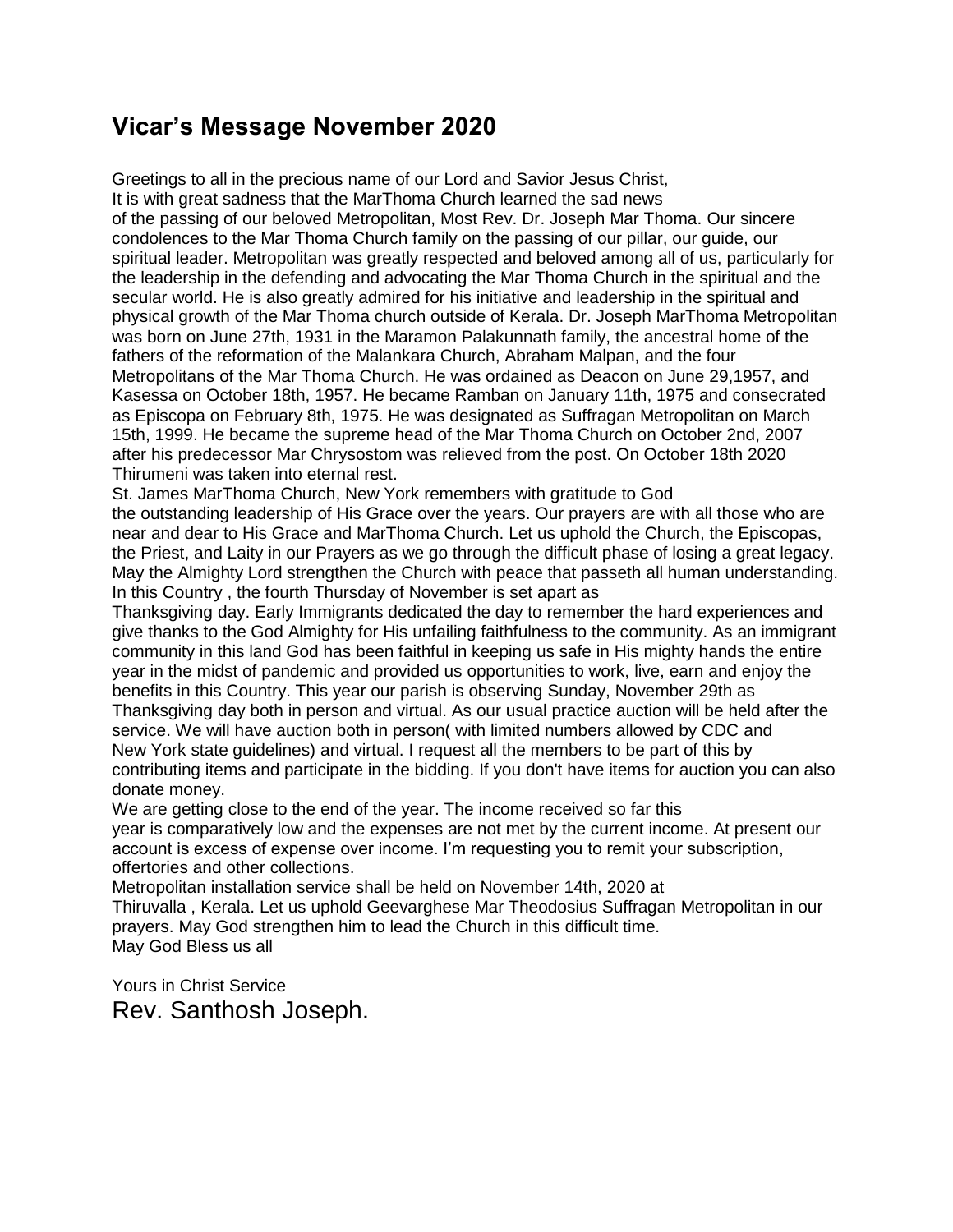|                                   | <b>NAME</b>                | <b>E-MAIL</b> |                         | <b>HOME TEL#</b> | <b>CELL#</b>   |                |
|-----------------------------------|----------------------------|---------------|-------------------------|------------------|----------------|----------------|
| <b>OFFICE BEARERS</b>             |                            |               |                         |                  |                |                |
| <b>Vicar/President</b>            | <b>Rev.Santhosh Joseph</b> |               | Manaloorachen1@gamil.co |                  | (845) 362-8158 | (845) 596-5568 |
|                                   |                            | m             |                         |                  |                |                |
| Vice-president                    | M.S. Eappen                |               | mseappen@yahoo.com      |                  | (845) 365-1550 | (845) 270-0076 |
| <b>Secretary</b>                  | John Job                   |               | jjjnjob@msn.com         |                  | (845) 267-3387 | (845) 304-3334 |
| <b>Treasurer</b>                  | <b>Thomas Varghese</b>     |               | tvarg19301@gmail.com    |                  | (845) 627-2535 | (845) 300-7019 |
| <b>Accountant</b>                 | <b>George Thomas</b>       |               | JOJI4SPORTS@gmail.com   |                  | (845) 352-1253 | (845) 300-8853 |
| Lay Leader<br>(Malayalam)         | Dey P. Neduvelil           |               | deyned@gmail.com        |                  | (845) 523-2961 | (845) 653-2418 |
| Lay Leader (English)              | Ajay Pappan                |               | Ajaypappan@yahoo.com    |                  | (845) 504-0599 | (845) 300-5844 |
| <b>Clarkstown area</b><br>repres. | <b>Rosamma Chacko</b>      | m             | chackoyohannan@gmail.co |                  | (845) 371-2996 | (845) 664-3014 |
| Orangetown area<br>repre          | <b>Binu Thomas</b>         |               | bbinoss@gmail.com       |                  | (845) 624-3640 | (845) 598-4393 |
| Ramapo area rep.                  | <b>Jessy Thomas</b>        |               | jojitom@hotmail.com     |                  | (845) 352-1253 | (845) 608-4249 |
| Choir rep.                        | Jiji John                  |               | Jjohn17@optonline.net   |                  | (845) 215-9131 | (845) 598-0856 |
| Edavaka mission rep.              | T.T. George                |               | tholoorg@gmail.com      |                  | (845) 425-3353 | (845) 517-9762 |
| Sevika sanghom                    | <b>Jessy Thomas</b>        |               | jojitom@hotmail.com     |                  | (845) 352-1253 | (845) 608-4249 |
| <b>Senior Citizen</b>             | T.K. Koshy                 |               | j6234871@live.com       |                  | (845) 268-1990 | (845) 480-2860 |
| <b>Sunday School</b>              | <b>Mathew Sanuel</b>       |               | msrdd@hotmail.com       |                  | (845) 613-7673 | (845) 480-6112 |
| Youth fellowship                  | <b>Marlene Tom</b>         |               | Marlenetom92@gmail.com  |                  | (845) 268-3532 | (845) 825-9805 |
| <b>Assembly member</b>            | Linu Abraham               |               | linuabraham@hotmail.com |                  | (845) 627-0123 | (845) 300-8899 |
| <b>Mandalam member</b>            | <b>Zachariah Abraham</b>   |               | Zachariah39@hotmail.com |                  | (845) 425-7748 | (877) 621 7148 |

## Church executive committee 2020

# *Tele-Prayer Meetings October2020*

| Wednesday's | Tele - chain prayer from 8:00AM-8:00PM. Concluding session prayer          |
|-------------|----------------------------------------------------------------------------|
|             | meeting at 8:00PM.                                                         |
| Friday's    | Tele - Fasting prayer at 10:30AM.                                          |
| Saturday's  | Tele – prayer meeting at 7:00PM with the leader ship of area prayer groups |
|             | and Church organizations.                                                  |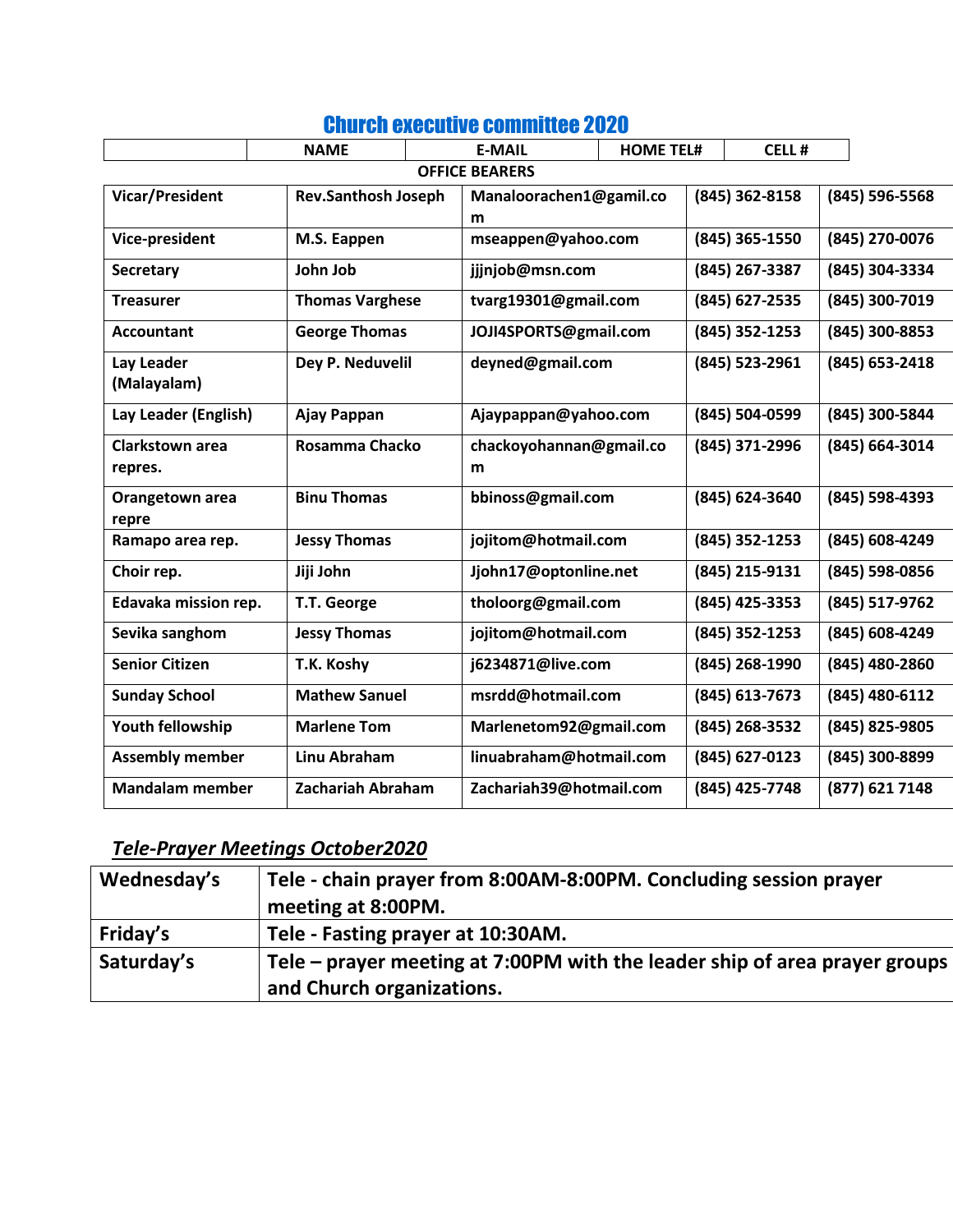### *Lectionary November 2020*

| Date        | Lesson 1   Lesson 2                                                                                                                                                                  |  |              | <b>Epistle</b>    | <b>Gospel</b> |                    |
|-------------|--------------------------------------------------------------------------------------------------------------------------------------------------------------------------------------|--|--------------|-------------------|---------------|--------------------|
| November 01 | <b>Kudosh Eetho Sanctification of the Church: Beginning of the Liturgical Year</b><br>- Learning and Nurturing of the Faith and Practice (World Sunday School<br>Day) All Saints Day |  |              |                   |               |                    |
|             | Prov 23:15-26                                                                                                                                                                        |  | Heb 12:1-13  | 1John 2:7-17      |               | <b>John 6:1-14</b> |
| November 08 | <b>Hudos Eetho-Renewal of the Church Festival of Unity of the Communion of</b><br>Churches in India (CCI) CSI-CNI-MTC.                                                               |  |              |                   |               |                    |
|             | <b>Mich 6:1-8</b>                                                                                                                                                                    |  | 2Cor 4:7-15  | 1Cor 12:12-20     |               | <b>Luke 10:1-9</b> |
| November 15 | <b>Annunciation to Zechariah</b>                                                                                                                                                     |  |              |                   |               |                    |
|             | 1Chr 24:1-19                                                                                                                                                                         |  | $Heb 5:1-10$ | 2Cor 2:12-17      |               | <b>Luke 1:5-23</b> |
| November 22 | <b>Annunciation to Virgin Mary</b>                                                                                                                                                   |  |              |                   |               |                    |
|             | Zech 2:10-13                                                                                                                                                                         |  | 1John 3:1-16 | <b>Eph 1:3-10</b> |               | Luke 1:26-38       |
| November 29 | <b>Visitation of Virgin Mary to Elizabeth</b>                                                                                                                                        |  |              |                   |               |                    |
|             | <b>Gen 18:1-16</b>                                                                                                                                                                   |  | 1Pet 1:8-12  | 2Cor 1:3-11       |               | Luke 1:39-45       |

| <b>Date</b> | Time    | <b>Worship services</b>                                  |
|-------------|---------|----------------------------------------------------------|
| November 1  | 10:30AM | <b>Church/Virtual worship Service (English)</b>          |
| November 8  | 10:30AM | <b>Church/Virtual Holy communion Service (Malayalam)</b> |
| November 15 | 10:30AM | <b>Church/Virtual Holy communion Service (English)</b>   |
| November 22 | 10:30AM | <b>Church/Virtual Holy communion Service (Malayalam)</b> |
| November 29 | 10:30AM | <b>Church/Virtual Holy communion Service (English)</b>   |

## **Upcoming Events.**

| <b>Date</b>                        | Events                                                 |
|------------------------------------|--------------------------------------------------------|
| November 7 <sup>TH</sup> Saturday  | Family night (Virtual) at 7:00PM.                      |
| November 29 <sup>th</sup> Sunday   | <b>Thanks Giving Service follows auction (Virtual)</b> |
| December 6 <sup>th</sup> Sunday    | Parish day(Virtual)                                    |
| December 24 <sup>th</sup> Thursday | <b>Christmas carol service (Virtual)</b>               |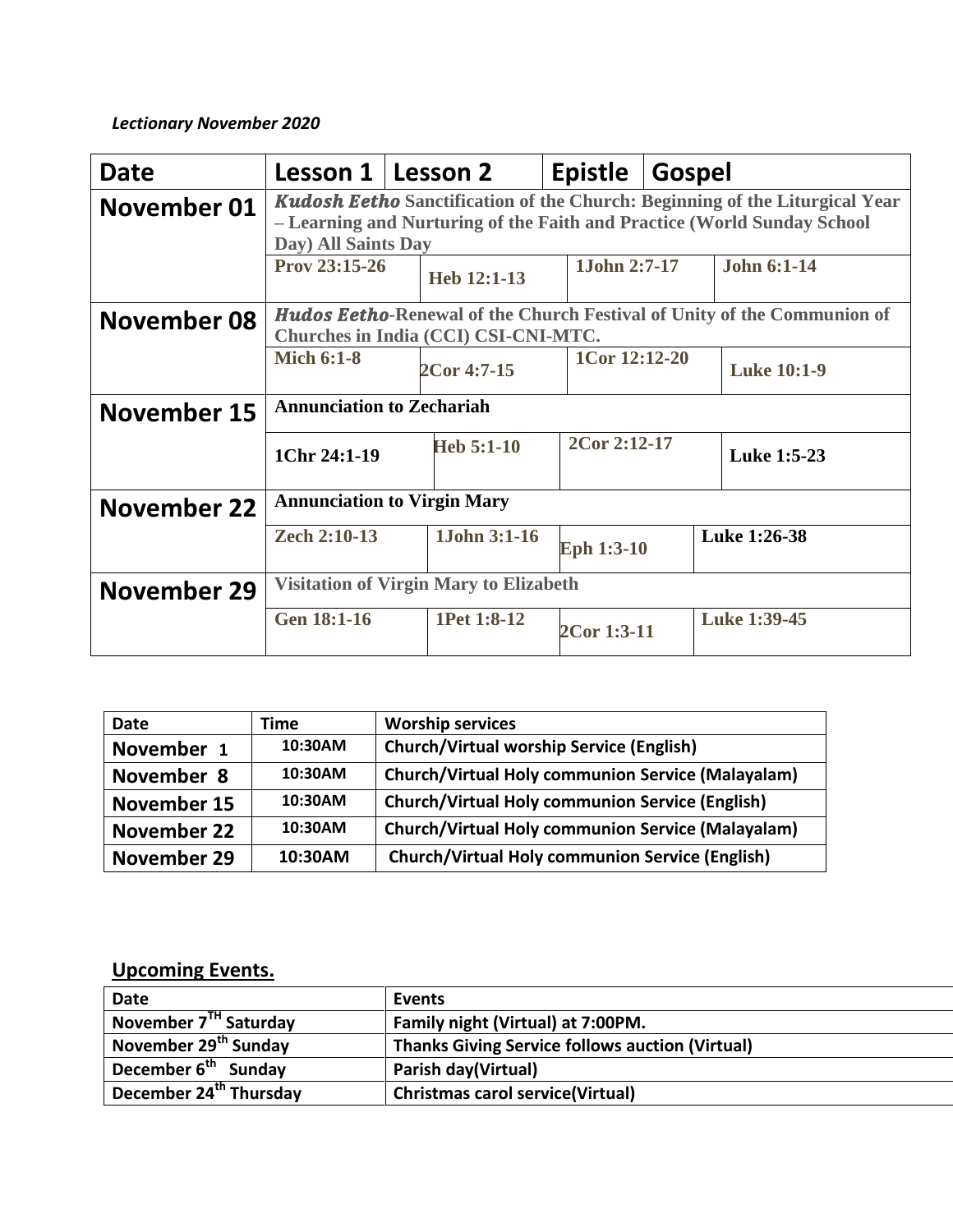#### *Wedding Anniversary – November 2020*

| Date  | <b>Name</b>                      | Town                       |
|-------|----------------------------------|----------------------------|
| 11/2  | <b>Annie and Thomas Varghese</b> | Nanuet, NY                 |
| 11/20 | Aleyamma and Zachariah Abraham   | <b>Spring Valley, NY</b>   |
| 11/25 | <b>Sherly and Noncy Kurian</b>   | <b>Congers, NY</b>         |
| 11/27 | Annamma and Joseph K. Daniel     | <b>Wappinger Falls, NY</b> |

#### *Birthday – November 2020*

| <b>Dates</b> | Name                           | <b>Town</b>                |
|--------------|--------------------------------|----------------------------|
| 11/1         | Sosamma Easo                   | Orangeburg, NY             |
| 11/4         | <b>Easaw T. George</b>         | <b>Cortlandt Manor, NY</b> |
| 11/5         | John P.K.                      | <b>Valley Cottage, NY</b>  |
| 11/5         | Jacob K. Daniel                | <b>Wappinger Falls, NY</b> |
| 11/7         | <b>Sony Mathew</b>             | <b>Spring Valley, NY</b>   |
| 11/7         | <b>Thomas Varghese</b>         | Nanuet, NY                 |
| 11/9         | <b>Sony Thomas</b>             | New City, NY               |
| 11/11        | <b>Sindhu Varghese</b>         | <b>Congers, NY</b>         |
| 11/13        | <b>Ashley Ann Alexander</b>    | Nanuet, NY                 |
| 11/13        | <b>Elizabeth Varghese</b>      | <b>Pleasant Valley, NY</b> |
| 11/14        | <b>Justin Mathews</b>          | Suffern, NY                |
| 11/15        | Rosamma Chacko                 | New City, NY               |
| 11/15        | <b>Mariamma Jacob</b>          | Nanuet, NY                 |
| 11/15        | <b>Rachel Jacob</b>            | Tappan, NY                 |
| 11/17        | <b>Aaron Alexander</b>         | Nanuet, NY                 |
| 11/19        | <b>Dency Chacko</b>            | New City, NY               |
| 11/19        | <b>Daniel George Zachariah</b> | <b>NJ</b>                  |
| 11/22        | <b>Babu Varghese</b>           | Nanuet, NY                 |
| 11/23        | <b>Chellamma Chacko</b>        | Suffern, NY                |
| 11/24        | <b>John Xavier</b>             | New City, NY               |
| 11/24        | Thomas K.M.                    | <b>Bardonia, NY</b>        |
| 11/25        | <b>Jacob Alexander</b>         | Nanuet, NY                 |
| 11/26        | <b>Dylan Varghese</b>          | <b>Congers, NY</b>         |
| 11/27        | <b>Chacko P. George</b>        | <b>Congers, NY</b>         |
| 11/27        | <b>Teena Mary Varghese</b>     | <b>Rock Tavern, NY</b>     |
| 11/29        | Mathew N.K.                    | Tappan, NY                 |